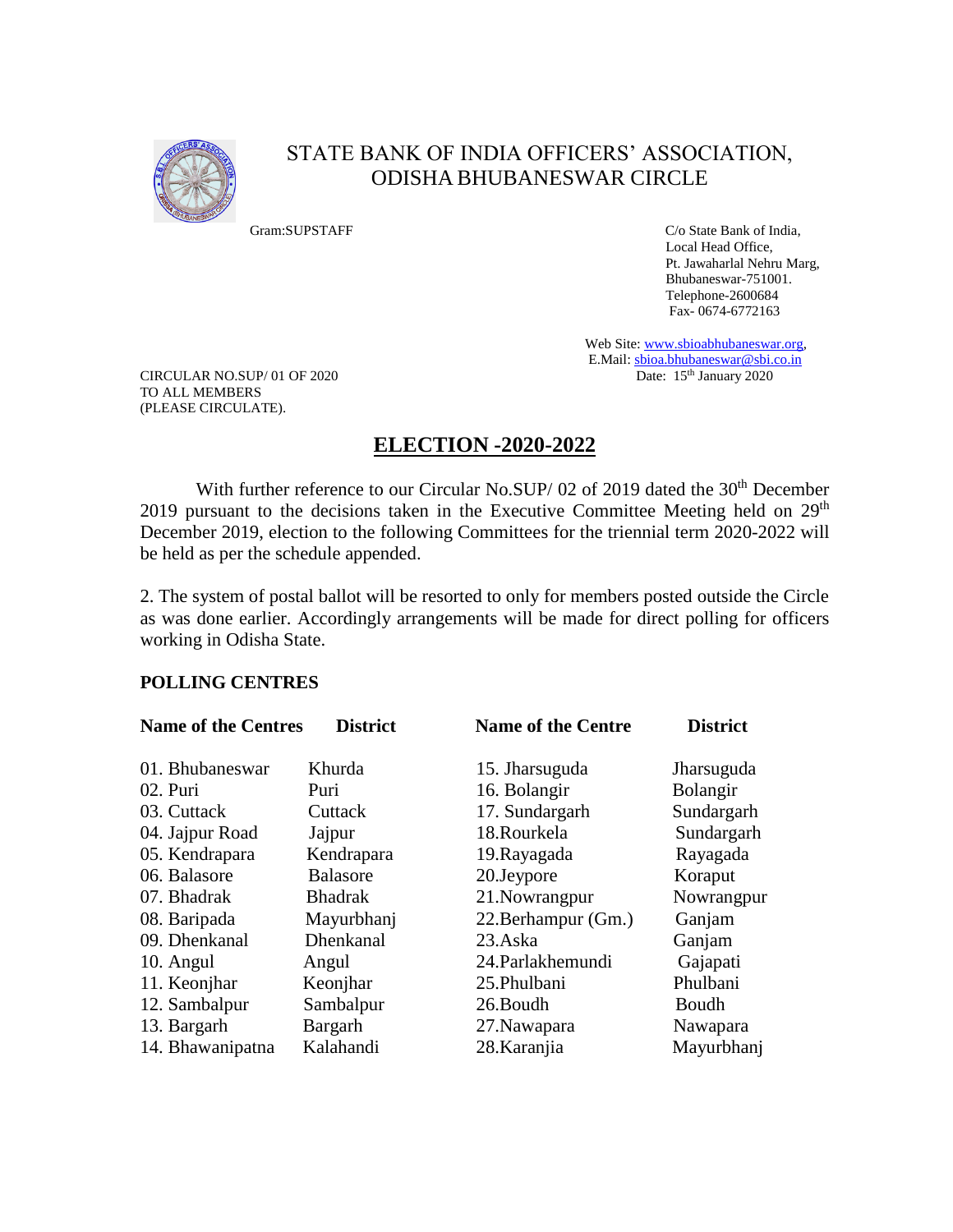While allotting branches to the polling centres, convenience and accessibility is taken into consideration. However, these centres remained within the Module.

#### **COMMITTEES:**

| Circle Executive Committee                                  | 20 Members        |
|-------------------------------------------------------------|-------------------|
| <b>Zonal Executive Committees</b><br>(Four Modules)         | 13 Members (each) |
| <b>Regional Committees</b><br>(21 Regional Committees only) | 08 Members (each) |

## **ELECTION COMMITTEE**:

As resolved in the Executive Committee, the conduct of the Election is entrusted to the Election Committee consisting of the following members. The Chairman of the Election Committee will be one among the members of the Committee.

### **Sarvashri**:

| 1.                              | Siba Prasad Panda      | Member |
|---------------------------------|------------------------|--------|
| 2.                              | Subash Chandra Acharya | Member |
| 3.                              | Kishore Chandra Dash   | Member |
| $\overline{4}$ .                | Partha Sarathi Dash    | Member |
| 5.                              | Sasanka Sekhar Rath    | Member |
| 6.                              | Shiba Prasad Pattanaik | Member |
| $7_{\scriptscriptstyle{\circ}}$ | Barada Prasad Parida   | Member |

#### **ELECTION SCHEDULE**:

| a)            | <b>Publication of Voters List</b>                | 05.03.2020        |
|---------------|--------------------------------------------------|-------------------|
| b)            | Date of issuing notification by the Election     |                   |
|               | Committee calling for nominations                | 07.03.2020        |
| $\mathbf{c})$ | Last date and time for filling nominations       | 21.03.2020        |
|               |                                                  | (UP TO 5.00 P.M.) |
| d)            | Date for scrutiny of nominations                 | 23.03.2020        |
| e)            | Date of publication of list of valid nominations | 24.03.2020        |
| f)            | Last date and time for withdrawal of nominations | 30.03.2020        |
|               |                                                  | (UP TO 5.00 P.M.) |
| g)            | Date for publication of final list of nomination | 31.03.2020        |